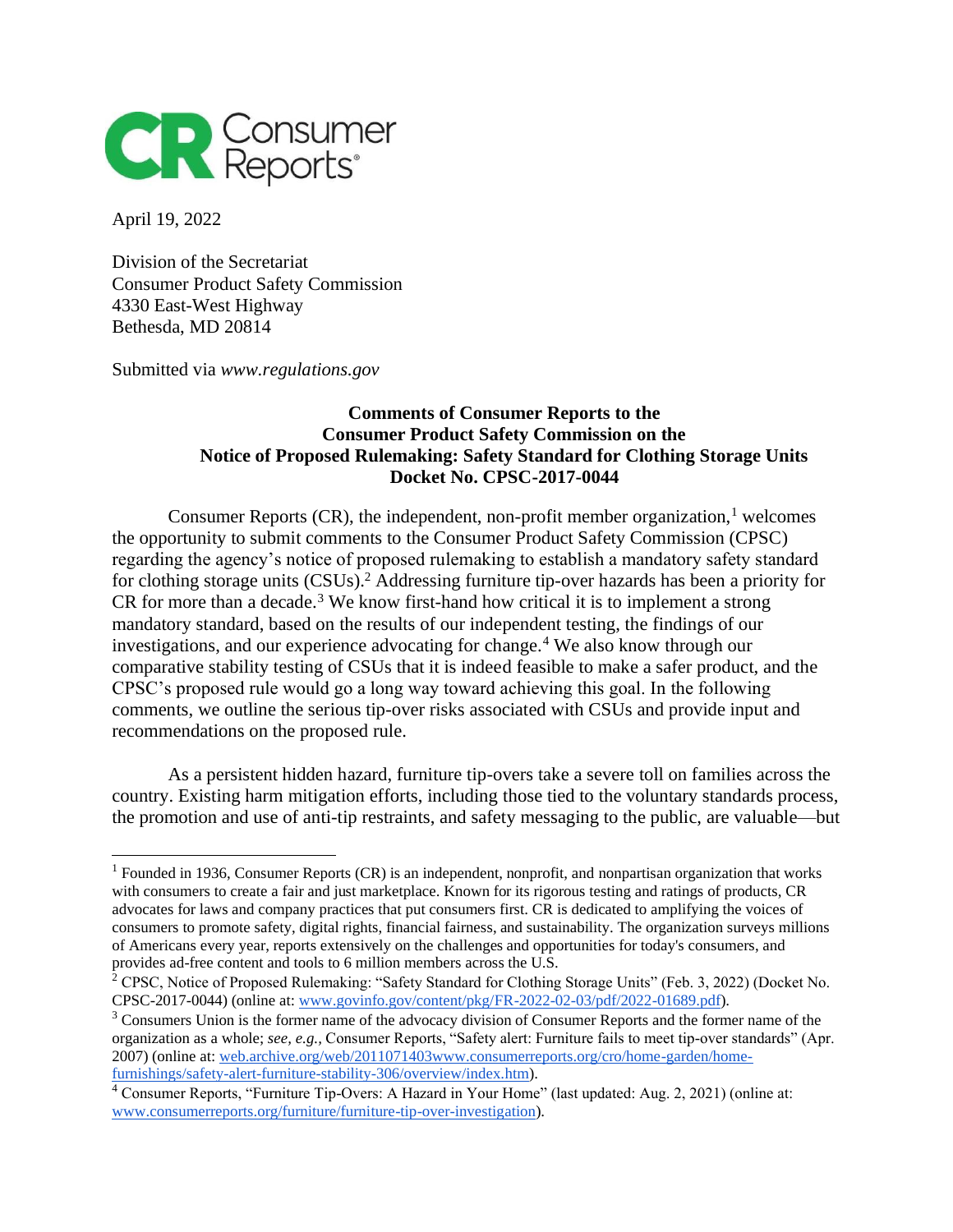they, alone, have done far too little to reduce tip-over deaths and injuries. It is clear that a strong mandatory rule, accounting for real-world conditions and foreseeable child interactions with CSUs, is urgently needed.

### **I. Clothing Storage Units Too Easily Pose an Unreasonable Risk of Injury to Children**

Although tip-over incidents have affected people of various ages, the vast majority of furniture tip-over fatalities involve young children. Since 2000, hundreds of children have died in furniture tip-over incidents, and every year, thousands are treated for injuries at the emergency department.<sup>5</sup> We were pleased to see in the CPSC's most recent report on tip-over incident data that staff has identified a statistically significant decline in tip-over injuries from 2011-2020. According to agency staff, this is due in large part to a reduction in tip-overs related to a television,<sup>6</sup> though we suspect that recent declines in injuries also may be attributable to the enduring work of Parents Against Tip-Overs and others who have increased public awareness about the danger of furniture tip-overs. Despite this apparent decline, tip-over injuries and deaths still occur with alarming regularity. According to the latest CPSC data, an estimated 22,500 people suffer a medically-treated injury related to a tip-over every year. An average of six children are rushed to the emergency department every day after a chest, bureau, or dresser tips over onto them.<sup>7</sup> Not all of these children survive. A strong and timely federal safety rule can help protect children against these preventable deaths and injuries.

The ASTM Furniture Safety Subcommittee was formed over twenty years ago to address tip-over hazards. While CPSC staff, consumer groups, and parent advocates are active participants in the consensus-based subcommittee, a majority of voting members represent the interests of the furniture industry.<sup>8</sup> Historically, some of these members have resisted changes that would ensure the standard better accounts for "real-world factors" that contribute to CSU instability, such as placement on carpeting and known child interactions like climbing and pulling on drawers.<sup>9</sup> Many revisions over the years have been relatively minor; notably, two of the very few significant revisions that have been approved  $- (1)$  requiring anchoring kits (revision published in ASTM F2057-09) and (2) extending the standard's scope to shorter dressers (revision published in ASTM F2057-19) – coincided with the introduction of legislation addressing CSU safety.<sup>10</sup>

<sup>5</sup> Suchy, Adam, Directorate for Epidemiology, Division of Hazard Analysis, CPSC, "Product Instability or Tip-Over Injuries and Fatalities Associated with Televisions, Furniture, and Appliances: 2021 Report" (Feb. 2022) (online at: [www.cpsc.gov/s3fs-public/2021\\_Tip\\_Over\\_Report\\_POSTED.pdf\)](https://www.cpsc.gov/s3fs-public/2021_Tip_Over_Report_POSTED.pdf?VersionId=d2lfwtV.L1nk0GSfbNjTSSJgUdaHkkZ9).

<sup>6</sup> *Id.* at 9.

<sup>7</sup> *Id.* at 5.

<sup>8</sup> ASTM International, "F15.42 Roster" (last accessed Apr. 15, 2022) (online at [member.astm.org/MyASTM/MyCommittees/CommitteeRoster/CommitteeDetails\)](https://member.astm.org/MyASTM/MyCommittees/CommitteeRoster/CommitteeDetails).

<sup>9</sup> CPSC, *supra* note 2 at 6255.

<sup>10</sup> Congress.gov, "H.R. 4266 - Katie Elise and Meghan Agnes Act" (introduced in House on Dec. 4, 2007) (online at[: www.congress.gov/bill/110th-congress/house-bill/4266?s=1&r=89\)](https://www.congress.gov/bill/110th-congress/house-bill/4266?s=1&r=89); Congress.gov, "H.R.2211 - Stop Tip-overs of Unstable, Risky Dressers on Youth Act" (introduced in House on Apr. 10, 2019) (online at: [www.congress.gov/bill/116th-congress/house-bill/2211\)](http://www.congress.gov/bill/116th-congress/house-bill/2211).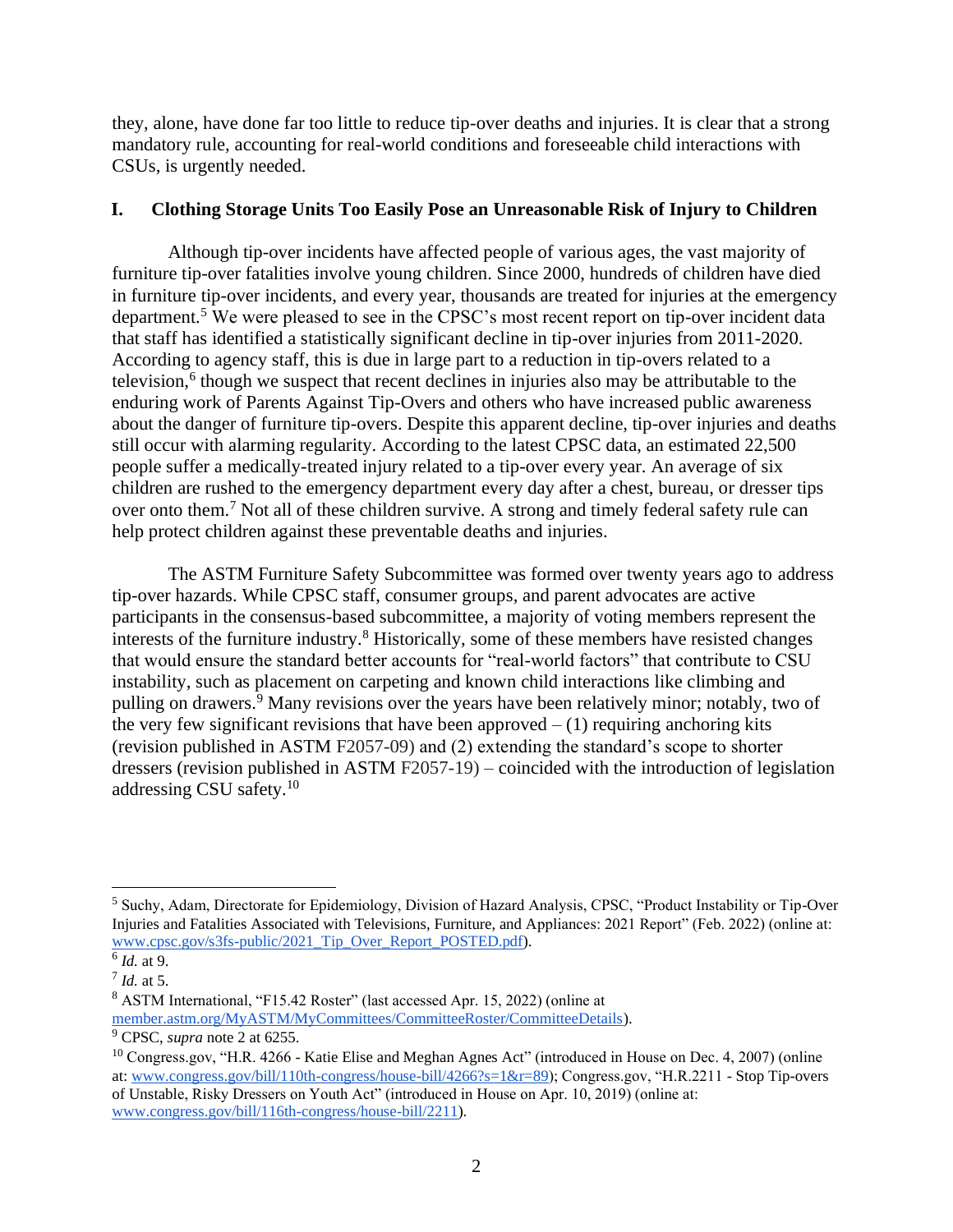Parent advocates and consumer groups have stated for years that the existing voluntary standard is too weak to protect children.<sup>11</sup> In the case of at least one incident where a dresser was linked to a child's death, the manufacturer told CR it was not being recalled because the product met the voluntary standard.<sup>12</sup> In the notice of proposed rulemaking, CPSC staff determined that because the current voluntary standard fails to account for several relevant factors that are associated with tip-overs, it is not adequate to protect children.<sup>13</sup> We agree.

#### **II. The Scope and Definitions of the Proposed Rule Are Adequate**

We support the CPSC's proposed definition of "clothing storage unit" and the scope of the proposed rule. The agency's reasons for exempting from the scope of the proposed rule certain types of furniture, such as clothes lockers and portable storage closets, are sensible.

CR does not hold a position on whether the scope of the rule should be modified to exclude lightweight plastic units; however, we do see clear differences between the product types, and we are comfortable with a proposal currently under consideration at the ASTM Furniture Safety Subcommittee to exclude a unit from the scope of the standard if it weighs less than 30 pounds. Whether the CPSC includes or excludes these units from the scope of the proposed rule, the agency should continue to monitor incident data to determine whether the scope of the rule, as it ultimately applies to products, is appropriate, or should be modified at some point after the current rulemaking is finalized to protect children.

# **III. The Proposed Performance Requirements Would Adequately Reduce the Risk of Injury to Children, and Certain Further Refinements Would Help the CPSC Implement the Rule**

We find the proposed stability requirements to be adequate in that they account for the forces generated by children and key hazard patterns involved in CSU tip-overs, and thus implementing these requirements would likely result in a significant reduction in incidents, injuries, and deaths. With regard to the proposed testing procedure, we consider it feasible for furniture manufacturers to implement—and we recognize that the CPSC seeks compliance testing that applies fairly across the marketplace, including when testing units with various dimensions, features, weights, and weight distributions. However, we think it is possible for the CPSC to implement a rigorous and fair standard using a simpler test procedure that requires no calculations.

The test conditions, similar to what is proposed by the agency, would include simulating the impact of carpeted surfaces (a 1.5 degree forward tilt) with all drawers, pull-out shelves, or doors positioned in their least stable configuration. With certain units, this may necessitate bypassing outstops, including a unit's final outstop, if doing so is possible with normal use, and

<sup>&</sup>lt;sup>11</sup> Consumer Reports, "Joint letter urging furniture makers to strengthen dresser safety standard to reduce tip-over injuries and deaths" (Jan. 14, 2019) (online at[: www.advocacy.consumerreports.org/research/joint-letter-urging](https://advocacy.consumerreports.org/research/joint-letter-urging-furniture-makers-to-strengthen-dresser-safety-standard-to-reduce-tip-over-injuries-and-deaths)[furniture-makers-to-strengthen-dresser-safety-standard-to-reduce-tip-over-injuries-and-deaths\)](https://advocacy.consumerreports.org/research/joint-letter-urging-furniture-makers-to-strengthen-dresser-safety-standard-to-reduce-tip-over-injuries-and-deaths).

<sup>&</sup>lt;sup>12</sup> Consumer Reports, "Ikea Still Sells a Hemnes Dresser Linked to a Child's Death" (Jan. 9, 2019) (online at: [www.consumerreports.org/furniture/ikea-still-sells-hemnes-dresser-linked-to-childs-death-a1257353985\)](https://www.consumerreports.org/furniture/ikea-still-sells-hemnes-dresser-linked-to-childs-death-a1257353985/).

<sup>13</sup> CPSC, *supra* note 2 at 6255.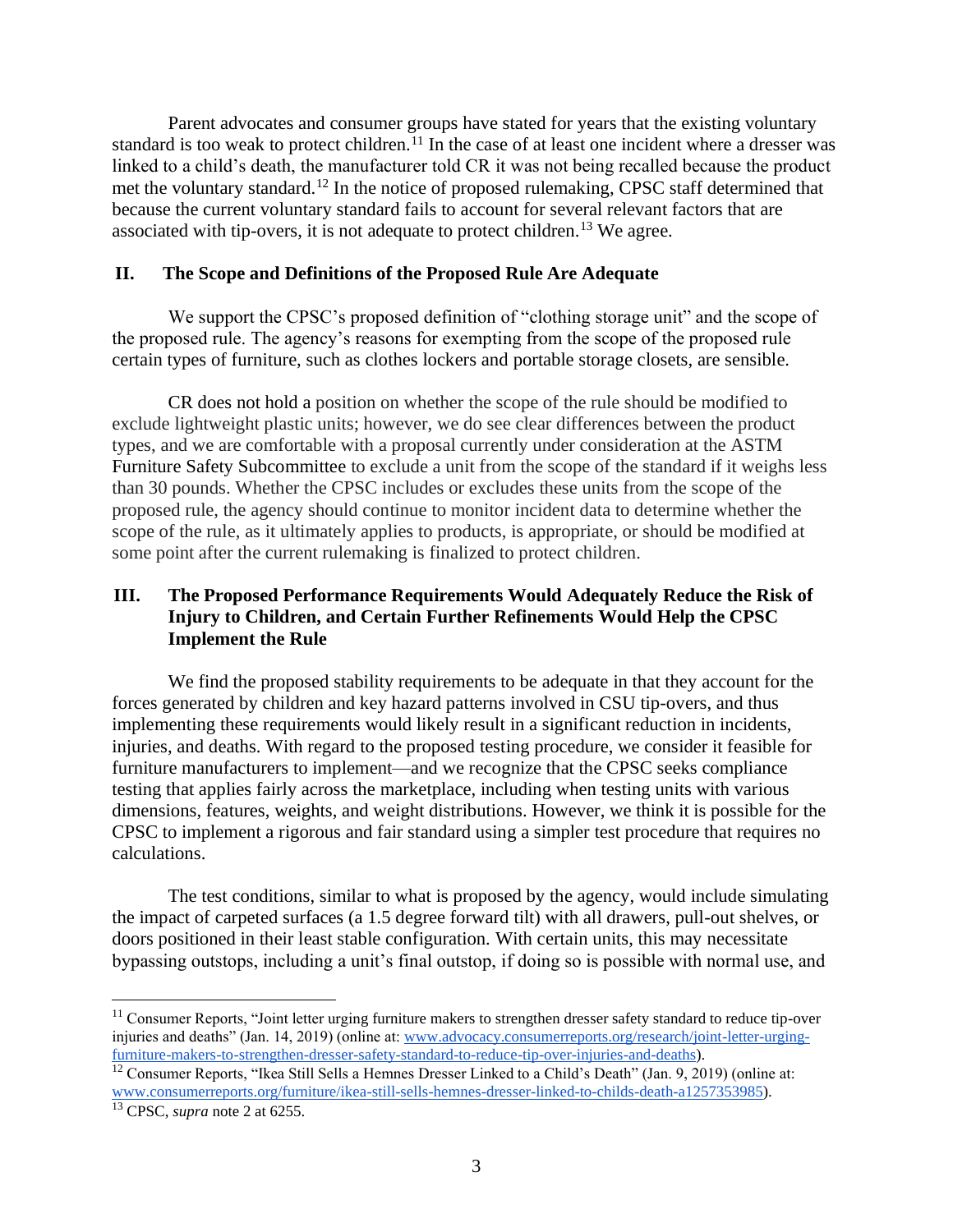is necessary for the least stable configuration to be achieved. Once the unit has been configured for testing, testers would simply hang a weight over the unit's uppermost fully extended drawer, pull-out shelf or door, and observe over a period of at least five seconds whether the unit tips under the applied test weight. The weight should be an amount determined by the CPSC to appropriately protect the vast majority of children at the ages when they would be developmentally expected to engage in behaviors that can lead to a tip-over. In any event, the weight should be no less than sixty pounds, a level of stringency that CR testing has demonstrated is feasible for manufacturers at all price points to pass. We hold that this alternative test procedure would make for a more straightforward, easily-reproducible test that the furniture industry could readily perform while still ensuring a high level of protection.

We offer the following additional comments on the agency's proposed testing procedure:

- *Proposed test methods for calculating tip-over moment:* The proposed rule provides two test methods for applying force to a CSU in order to determine its tip-over moment, either of which can be used. We understand the CPSC's rationale for offering the two methods; however, we propose that the agency require a single tip-over test method, Test Method 1 (Figure 9a in the CPSC staff Briefing Memorandum), which involves gradually applying a vertical force to the face of the uppermost extendible element of a CSU.<sup>14</sup> Based on our ongoing discussions with furniture manufacturers, it is clear that the industry, generally, is best situated to perform a vertical load test, which better mirrors a simple hanging weight test, rather than a horizontal load test. As we have observed at ASTM meetings where these tests have been demonstrated, it has proven difficult for industry parties to reliably measure a horizontal force and therefore to consistently reproduce horizontal load tests. Using a single test method – Test Method 1 – to calculate a unit's tip-over moment would help standardize the testing procedure.
- *Pull force as a comparison moment:* The second of the three comparison tip-over moments proposed by the CPSC is based on the moment associated with a 2-to-5-yearold child pulling on a CSU handhold while opening or attempting to open a drawer.<sup>15</sup> Given that measuring a "pull force" consistently has proven challenging for industry, we anticipate that this comparison moment could be difficult for the furniture industry to implement.

## **IV. Interlock Systems Should Be Tested with a Horizontal Pull Force and All Units Should Undergo Stability Testing with Available Extendible Elements Fully Open**

CSUs with interlock designs should be subject to a performance requirement to ensure that the interlocks cannot be easily defeated or overridden by consumer use. We find the proposed 30-pound performance requirement—given the absence of any superior method of evaluation—adequate to assess this, agree that the testing of interlocks should be conducted prior to stability testing, and further agree that if an interlock is damaged during the 30-pound

<sup>&</sup>lt;sup>14</sup> CPSC, "Staffing Briefing Package Draft Notice of Proposed Rulemaking for Clothing Storage Units," at 292 (July 14, 2021) (online at: [www.cpsc.gov/s3fs-public/Proposed%20Rule-](https://www.cpsc.gov/s3fs-public/Proposed%20Rule-%20Safety%20Standard%20for%20Clothing%20Storage%20Units.pdf#page=292) [%20Safety%20Standard%20for%20Clothing%20Storage%20Units.pdf\)](https://www.cpsc.gov/s3fs-public/Proposed%20Rule-%20Safety%20Standard%20for%20Clothing%20Storage%20Units.pdf#page=292)

<sup>15</sup> *Id.* at 6278.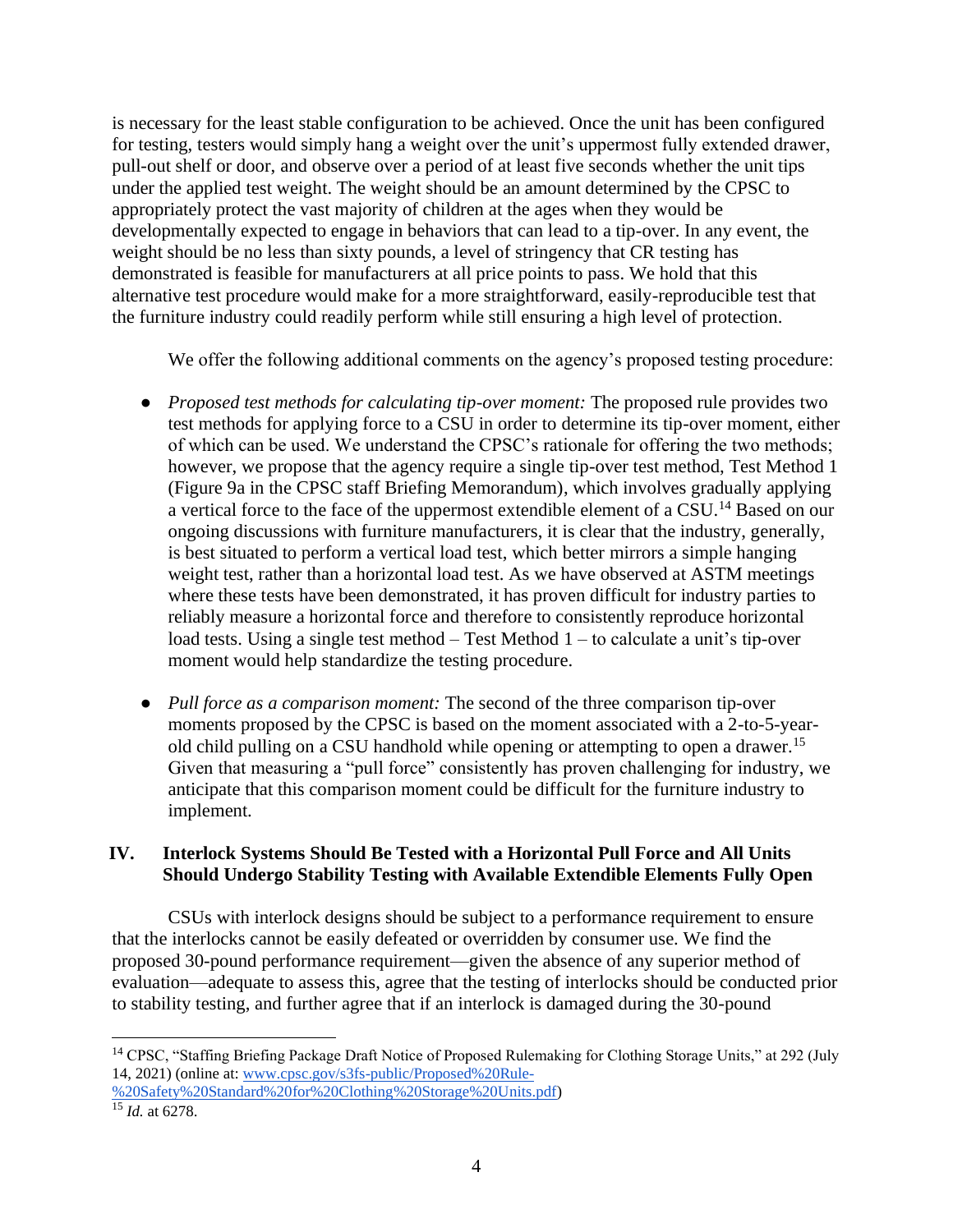horizontal pull force testing, it should be disabled or bypassed for stability testing. To prevent incorrect installment and misuse that could result in tip-over incidents, we agree with the NPR that all CSUs with interlock designs, including ready-to-assemble units, should be pre-installed and automatically engage when a consumer installs a unit's drawers.<sup>16</sup>

It is an essential component of stability testing that a CSU be set up in the condition in which it is most likely to tip-over. This includes all of a CSU's available extendible elements being open to their maximum extension, as the proposed rule stipulates. In the case of units with interlocks that have passed the 30-pound pull test, all extendible elements that are not locked by the interlock system must be fully extended to their least stable configuration.

## **V. To Maintain Rigor of Carpet Simulation and Minimize Variability, the CPSC Should Require Consistency in Adjustment of Leveling Devices**

The proposed rule would allow leveling devices on clothing storage units to be adjusted in accordance with the manufacturer's instructions both before and after a CSU has been tilted forward 1.5 degrees (to simulate carpeting). Based on ongoing discussions with furniture manufacturers, we are concerned that allowing such adjustments would enable manufacturers to overcome the 1.5 degree, tilt-forward test condition simply by producing written instructions that state a unit should be leveled to account for placement on various surfaces. To maintain the intent behind a test condition that simulates placement on carpet, we propose that the CPSC require that when CSUs are configured for performance testing, leveling devices must be fully retracted, with no allowances for adjustments to leveler positions either during configuration or the testing procedure.

An exception, which we find to be reasonable, reflects discussions happening at the ASTM Furniture Safety Subcommittee. One proposal would allow for minimal leveling to occur before a unit's rearmost floor support is placed on a rigid test block to simulate the effect of carpeting (with no additional leveling permitted after this initial adjustment), if such leveling is necessary for a unit to function as intended. In other words, if a unit's extendible elements cannot be placed in their least stable configuration, as required to execute performance testing, without minimal left-to-right adjustments to leveling devices, we would consider those adjustments acceptable.

## **VI. Hang Tags Should Be Accompanied By Permanent Stickers Affixed to CSUs**

Used in conjunction with strong, safety-minded performance requirements for stability, hang tags could serve as a helpful tool to assist consumers in making informed decisions about the products they buy for their homes. However, information of this kind has its limitations. It is improbable that hang tags will be retained after a CSU is purchased and set up, and thus buyers of second-hand units, or renters of a furnished home, are unlikely to benefit from the included information. If the CPSC requires such hang tags, we recommend that the agency additionally require the inclusion of a permanent sticker affixed to the CSU itself that contains the same information as the hang tag. This type of sticker would be most useful in a location that is neither hidden from view in anticipated placement (for example, the rear of a CSU against a wall), nor

<sup>16</sup> CPSC, *supra* note 2 at 6276.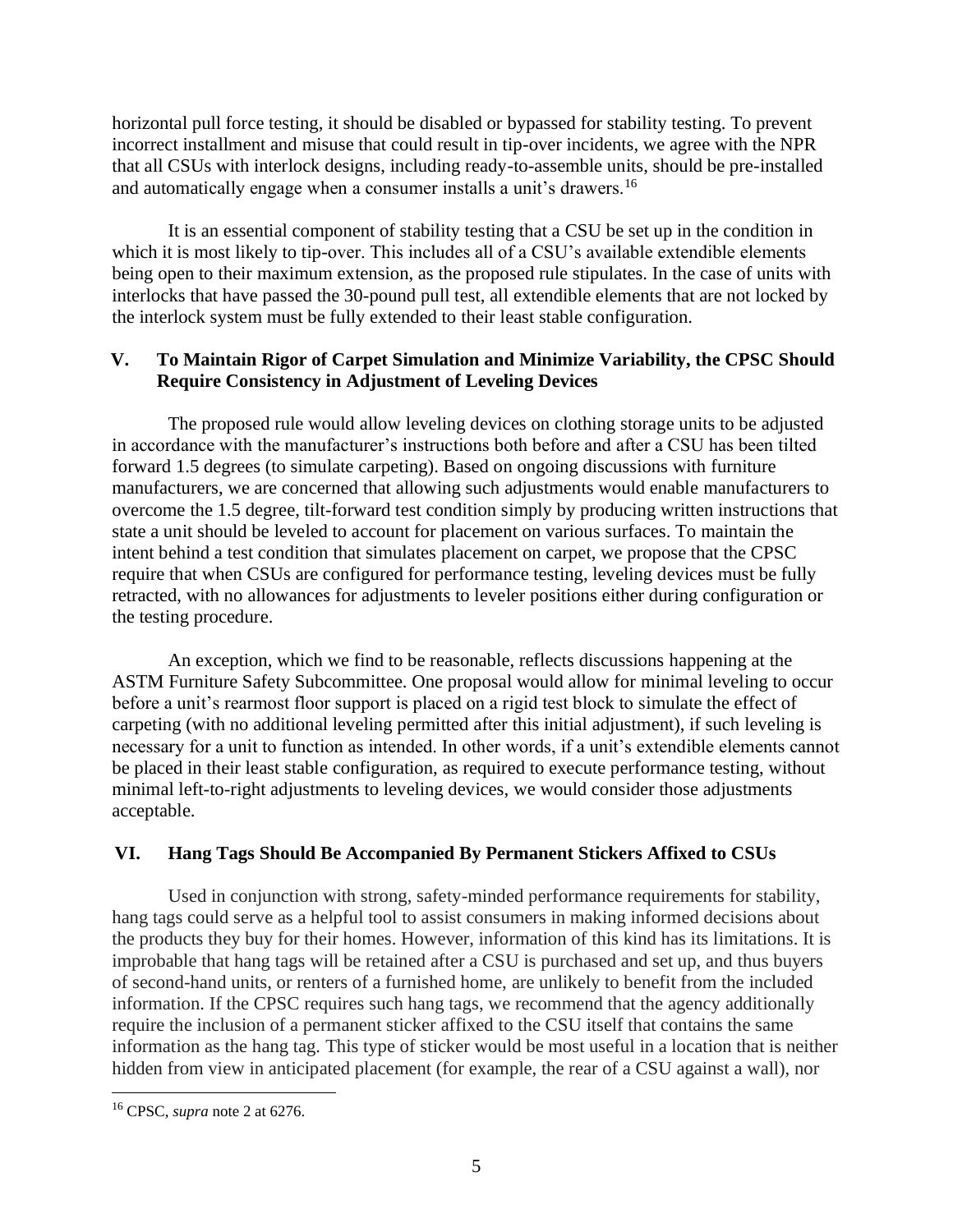likely to prompt immediate removal, such as on the outer surfaces of a unit. The logical location is for such a sticker to be inside drawers or doors.

## **VII. Anti-Tip Restraints Are Important But Not Adequate to Reduce Tip-Over Injuries and Deaths**

CR recognizes the importance of anchoring, and recommends that all consumers properly restrain their furniture. Among other materials, CR has created an article and video to explain clearly how to properly anchor furniture to a wall.<sup>17</sup> Although the furniture industry has emphasized the use of anti-tip restraints and the role of consumers in preventing tip-overs, we know that anti-tip restraints are neither fail-safe, nor a viable option for everyone.<sup>18</sup> We also know that many consumers do not anchor furniture to the wall.<sup>19</sup> In some cases, this is because they do not have the tools or knowledge necessary for proper installation, or, in the case of some renters, they are not permitted to drill holes in their walls. Even when installed correctly, anchors do not always hold.<sup>20</sup>

We agree with CPSC staff's determination (noting that anti-tip restraints have proven ineffective as a "primary method" for preventing tip-overs) that CSUs "should be inherently stable," including to account for the lack of consumer use of anti-tip restraints and additional barriers to their proper installation and use.<sup>21</sup> Ultimately, it is the responsibility of manufacturers to produce CSUs that are not prone to tipping over, rather than leave most of the responsibility for safety on their customers. Safety communications urging consumers to anchor their furniture are best viewed as a supplement to rigorous performance requirements, not as a substitute.

#### **VIII. Economic Analysis May Underestimate Net Benefits of Proposed Rule**

We find compelling CPSC staff's determination that several considered alternatives to the proposed rule – including no regulatory action (for example, relying on voluntary recalls, compliance with the 2019 voluntary standard, and education campaigns) and requiring only performance and technical data but no performance requirements for stability – would fail to adequately reduce the risks posed to children. We agree with the agency that strong performance requirements for stability are essential and that CSUs simply need to be manufactured to be inherently more stable. $22$ 

<sup>&</sup>lt;sup>17</sup> Consumer Reports, "How to Anchor Furniture to Help Prevent Tip-Overs" (March 22, 2018) (online at: [www.consumerreports.org/furniture/how-to-anchor-furniture-to-help-prevent-tip-overs-a4328328212\)](https://www.consumerreports.org/furniture/how-to-anchor-furniture-to-help-prevent-tip-overs-a4328328212/).

<sup>18</sup> Consumer Reports, "Furniture Anchors Not an Easy Fix, as Child Tip-Over Deaths Persist" (Nov. 5, 2018) (online at: [www.consumerreports.org/furniture/furniture-anchors-not-an-easy-fix-as-child-tip-over-deaths-persist](https://www.consumerreports.org/furniture/furniture-anchors-not-an-easy-fix-as-child-tip-over-deaths-persist-a4537497732/)[a453749773\)](https://www.consumerreports.org/furniture/furniture-anchors-not-an-easy-fix-as-child-tip-over-deaths-persist-a4537497732/).

<sup>&</sup>lt;sup>19</sup> Consumer Reports, "Two-Thirds of Americans Don't Anchor their Furniture" (Aug. 28, 2021) (online at: [www.consumerreports.org/furniture-tip-over/two-thirds-of-americans-dont-anchor-their-furniture-a7535427466\)](http://www.consumerreports.org/furniture-tip-over/two-thirds-of-americans-dont-anchor-their-furniture-a7535427466).

<sup>&</sup>lt;sup>20</sup> Consumer Reports, "Two Tip-Overs in One Week Highlight Continued Threat of Unstable Furniture" (March 17, 2021) (online at: [www.consumerreports.org/furniture-tip-over/tip-overs-highlight-continued-threat-of-unstable](https://www.consumerreports.org/furniture-tip-over/tip-overs-highlight-continued-threat-of-unstable-furniture-a1203536855/)[furniture-a1203536855](https://www.consumerreports.org/furniture-tip-over/tip-overs-highlight-continued-threat-of-unstable-furniture-a1203536855/)

<sup>21</sup> CPSC, *supra* note 2 at 6255.

<sup>22</sup> *Id*. at 6294.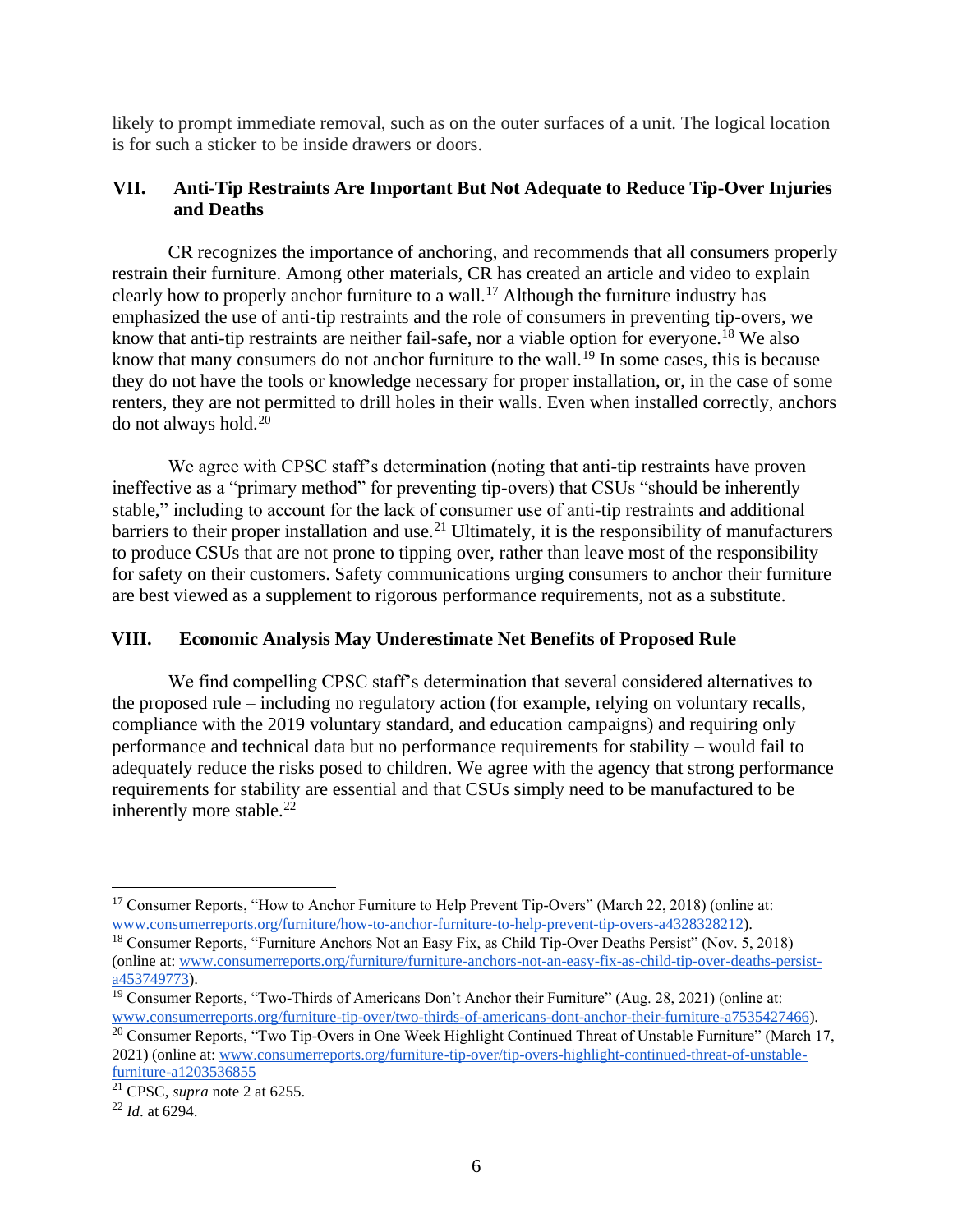Using \$9.2 million as the value of a statistical life (VSL), CPSC staff estimated that the monetized net benefits (e.g., aggregate benefits minus aggregate costs) of the rule, as proposed, would be more than \$50 million per year.<sup>23</sup> However, societal benefits may be greatly underestimated. In March 2022, Professor Adam Finkel of the University of Michigan submitted comments on the agency's cost-benefit analysis for its proposed safety standard for operating cords on custom window coverings. In his comments, Finkel has outlined why the CPSC's methods for estimating costs and benefits of a proposed rule may warrant re-examining.<sup>24</sup> We find many of those comments to be relevant to this proposed rule, and encourage agency staff to seriously consider them before finalizing the rule's economic analysis.

First, Finkel has noted that because the CPSC's incident rate estimates are based on NEISS data which "only enumerates injuries from approximately 100 hospitals" and thus necessitates "scaling up the sample to the population," the estimations are "surrounded by statistical uncertainty."<sup>25</sup> Injuries and deaths may be far more numerous than agency estimates suggest, highlighting the need for a strong mandatory standard that would address higher-thanestimated societal costs. Finkel also has noted that the CPSC's analysis may underestimate and under-value the benefits of the proposed rule for window coverings. Finkel has recommended that the CPSC should use for "benefits-valuation purposes plausible upper-bound estimates of fatal and non-fatal injuries derived from an improved analysis of the NEISS data" that better reflects the benefits of a proposed rule, and avoids erring on the side of "underprotection." He has stated that doing so would "acknowledge that analytical errors [could] result in needless human suffering."<sup>26</sup> We encourage the CPSC to assess the proposed rule for clothing storage units with a particular emphasis on avoiding "underprotection."

Finkel also has raised concerns that societal costs related to product-linked deaths may be undervalued, considering the "special value society may place on the life of an infant or very young child."<sup>27</sup> In the proposed safety standard for operating cords on custom window coverings, the VSL used for children is \$27.6 million. Agency staff noted that this figure reflects "a review of literature conducted for the CPSC" which suggests the VSL for children "could exceed that of adults by a factor of 1.2 to 3."<sup>28</sup> Given that the vast majority of victims in fatal CSU tip-over incidents are young children, it is unclear why the same consideration was not made in this proposed rule, and a VSL of only \$9.2 million is used in cost-benefit estimations. Finkel has contended that even a VSL of \$27.6 million, three times the amount used for CSU-linked child fatalities, undervalues the lives of infants and very young children, and rather, the "CPSC should supplement its benefits estimate per fatality with one that makes use of the literature estimating the value of a year of potential life lost (YPLL)." As life expectancy in the U.S. is "now

<sup>23</sup> *Id.* at 6305.

<sup>&</sup>lt;sup>24</sup> Finkel, Adam M., Sc.D., CIH, "Comments on CPSC 2013-0028: Proposed Safety Standard for Operating Cords on Custom Window Coverings" (Mar. 23, 2022) (online at: [www.regulations.gov/comment/CPSC-2013-0028-](https://www.regulations.gov/comment/CPSC-2013-0028-3579) [3579\)](https://www.regulations.gov/comment/CPSC-2013-0028-3579).

 $\frac{25}{1}$ *Id.* at 3.

<sup>26</sup> *Id.* at 5.

<sup>27</sup> *Id*. at 5.

<sup>&</sup>lt;sup>28</sup> CPSC, "Notice of Proposed Rulemaking: Safety Standard for Operating Cords for Custom Window Coverings," (Jan. 7, 2022) (online at: [www.regulations.gov/docket/CPSC-2013-0028\)](http://www.regulations.gov/docket/CPSC-2013-0028).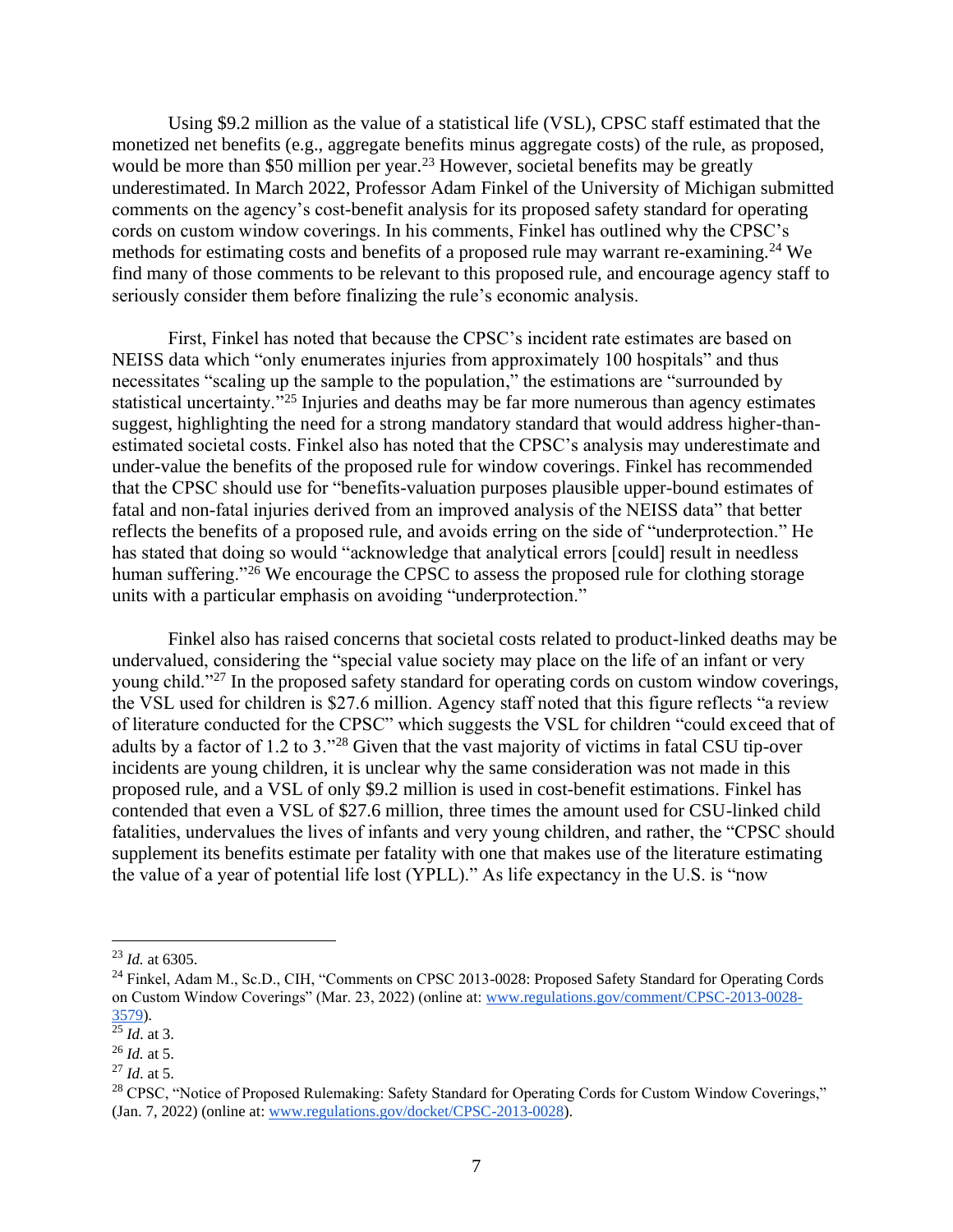approaching 80 years," doing so would "yield a value of \$39.2 million per infant's/child's life."<sup>29</sup> We strongly encourage CPSC staff to reconsider the VSL used for child victims of CSU tip-over incidents, as it is likely significantly undervalued, and net benefits of the rule may be far greater than current estimates suggest.

Finally, Finkel has contended that the CPSC likely overestimates costs associated with implementing the proposed rule for window coverings, and has stated, "case after case of *post hoc* cost accounting reveals that compliance simply becomes more efficient and cheaper due to technological learning, economies of scale (which can't be manifested in pre-regulatory unit cost estimates), and other factors."<sup>30</sup> We encourage the CPSC to revisit Professor Finkel's full comments on this subject and consider them as it works toward a final rule for CSUs.

### **IX. The Effective Date and Anti-Stockpiling Provisions Properly Task Manufacturers with Maximizing Timely Implementation**

We find the adopted Commission amendment imposing stricter limits on stockpiling, which is reflected in the proposed rule, to be reasonable and in the best interest of consumers. Given the CPSC's determination that CSUs should be manufactured to be inherently more stable, it would be counterintuitive to allow manufacturers to ramp up their current production rate by 20 percent, and pour that many more soon-to-be-noncompliant CSUs into the market, knowing the serious safety hazards associated with such units. Ideally, production rates would undergo no substantial increase, however, we consider it acceptable to permit manufacturers to increase their production rates by five percent. We also find the proposed basis for calculating normal production, based on one month out of the most recent 13 months, to be far more standardized and sensible than the original provision allowing manufacturers or importers the ability to define, as their production base period, any period of 365 days during the five-year period preceding the promulgation of the final rule.

Regarding the adopted amendment that has shortened the proposed effective date from 180 days to 30 days after issuance of the final rule, this change is entirely consistent with the Commission's general intention to propose shorter implementation periods on rules, in order to limit sales of products that insufficiently account for safety. If industry entities submit comments documenting the need for a certain additional amount of time for implementation, we would welcome the opportunity to review them and consider which effective date is most appropriate, and encourage the agency to do the same.

#### **X. Conclusion**

Consumer Reports thanks the CPSC for issuing the notice of proposed rulemaking. The 2019 ASTM F2057 voluntary standard, anti-tip restraints, warning labels, and information campaigns have all proven inadequate, alone, to substantially reduce tip-over deaths and injuries.<sup>31</sup> It is clear that strong, mandatory performance requirements for stability are urgently

<sup>&</sup>lt;sup>29</sup> Finkel, *supra* note 22; HHS's 2016 Guidelines for Regulatory Impact Analysis recommends a value of \$490,000 per life-year extended.

<sup>30</sup> Finkel*, supra* note 22.

<sup>31</sup> CPSC, *supra* note 2